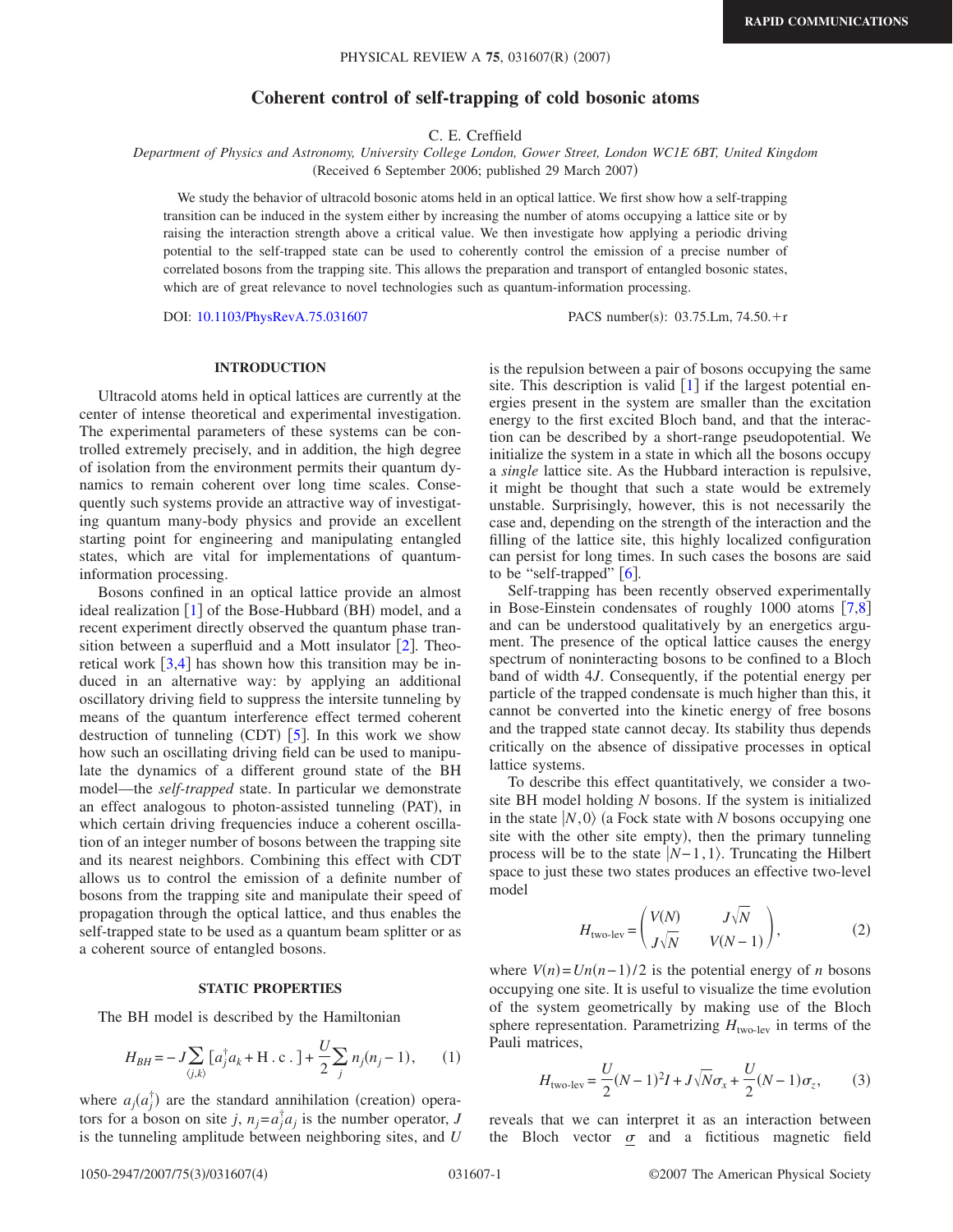<span id="page-1-0"></span>

FIG. 1. (Color online) Time evolution of a two-site system containing seven bosons. The system is initialized in the state  $|7,0\rangle$  (the north pole of the Bloch sphere) and evolves under the full BH Hamiltonian ([1](#page-0-1)). To the left we show the evolution on the Bloch sphere, projected onto the  $(s_x, s_y)$  plane, and to the right the overlap of the system with the initial state  $p_i(t)$ . (a) Strong interaction,  $U/J = 8$ . The system is described well by the two-level model  $(3)$  $(3)$  $(3)$ and periodically traces out a circle on the Bloch sphere. Correspondingly,  $p_i$  makes high-frequency oscillations of small amplitude, indicating that self-trapping is occurring. (b) Intermediate interaction,  $U/J=4$ . The radius of the circular orbit is larger, but the two-level approximation is still good. The oscillations in  $p_i$  are now of larger amplitude, showing that the trapping effect is reduced. (c) Weak interaction,  $U/J=1$ . The two-level approximation now breaks down, and the system's time evolution is correspondingly more complicated. The value of  $p_i$  rapidly drops as the trapping effect has now been completely lost.

 $\underline{B} = (J\sqrt{N},0,U(N-1)/2)$ . Thus under the influence of the Hamiltonian the Bloch vector will simply make a Larmor orbit about *B*. This form of time evolution is shown in Fig.  $1(a)$  $1(a)$  for a strongly interacting seven-boson system. It can be clearly seen that, as expected, the Bloch vector traces out a circular orbit centered on *B*. Since for these parameters *B* is almost parallel to the  $s<sub>z</sub>$  axis, the radius of this orbit is rather small, and thus the system exhibits a high degree of selftrapping.

To assess the degree of self-trapping more precisely we measure the overlap of the system's state with the initial state,  $p_i(t) = |\langle \psi_i | \psi(t) \rangle|^2$ , since when self-trapping occurs this quantity is close to unity. The circular motion shown in Fig.  $1(a)$  $1(a)$  equates to a very-small-amplitude sinusoidal oscillation of  $p_i$ . As *U* is reduced, the angle between <u>*B*</u> and the  $s_z$  axis increases, and as a result the radius of the Larmor orbit made by the Bloch vector increases [Fig.  $1(b)$  $1(b)$ ]. Consequently the degree of trapping is reduced and the amplitude of oscillations of  $p_i$  is larger. If U is decreased even further [Fig. [1](#page-1-0)(c)], the self-trapping effect is lost and the two-level approximation breaks down. In this case the Bloch vector rapidly leaves the surface of the Bloch sphere and its erratic time evolution corresponds to an irregular quasiperiodic behavior of  $p_i$ , which can take very low values.

<span id="page-1-1"></span>

FIG. 2. (Color online) The dashed lines plot the value of the Hubbard interaction  $U_C$  [Eq. ([4](#page-1-2))] at which the occupation of the self-trapped site can fall to 75% (dash-dotted line) and 90% (dashed line) in an undriven two-site system. These provide weak and strong estimates for the boundary between the untrapped and self-trapped regimes. Inset: comparison of the two-level approximation with the full BH Hamiltonian for a seven-boson system. For  $U/J < 1$  the two-level approximation breaks down, but becomes increasingly accurate as *U* is increased.

In the inset of Fig. [2](#page-1-1) we plot the minimum value of  $p_i$ attained in the seven-boson system during a time interval of 100 as a function of the interaction strength. For small values of *U* no self-trapping occurs, and thus  $p_i^{\min}$  is zero. As *U* is increased, however, the oscillations in  $p_i$  are quenched, and for  $U/J > 3$  it can be seen that the effective two-level model describes the dynamics extremely well. From Eq.  $(3)$  $(3)$  $(3)$  we can obtain a criterion for the crossover to the self-trapped regime, by defining the transition to occur when  $p_i^{\text{min}}$  drops below a value  $\alpha$ . This yields a value for the critical value of  $U$ ,

$$
\frac{U_C}{J} = \frac{2}{N-1} \sqrt{\frac{N\alpha}{1-\alpha}}.
$$
\n(4)

<span id="page-1-2"></span>This boundary is plotted in Fig. [2](#page-1-1) for  $\alpha = 0.90$  and 0.75. Although the self-trapping regime is more easily achievable for large boson numbers since  $U_C \sim 1/\sqrt{N}$ , it is even possible in a system of just two bosons if the interaction strength can be raised sufficiently. This has recently been achieved experimentally  $[9,10]$  $[9,10]$  $[9,10]$  $[9,10]$  in gases of trapped rubidium atoms.

### **DYNAMICAL PROPERTIES**

We now consider dynamically controlling the self-trapped state by applying a harmonic driving potential

$$
H(t) = H_{BH} + K \sin \omega t \sum_{j} j n_{j}, \qquad (5)
$$

where K is the amplitude of the driving field and  $\omega$  is its frequency. Such a potential can be applied to an optical lattice by applying a phase modulation to one of the laser fields which provide the standing-wave potential  $[11]$  $[11]$  $[11]$ . We first consider the case of extracting a *single* boson from the trapping site. As the occupation of the trapping site changes from *N* to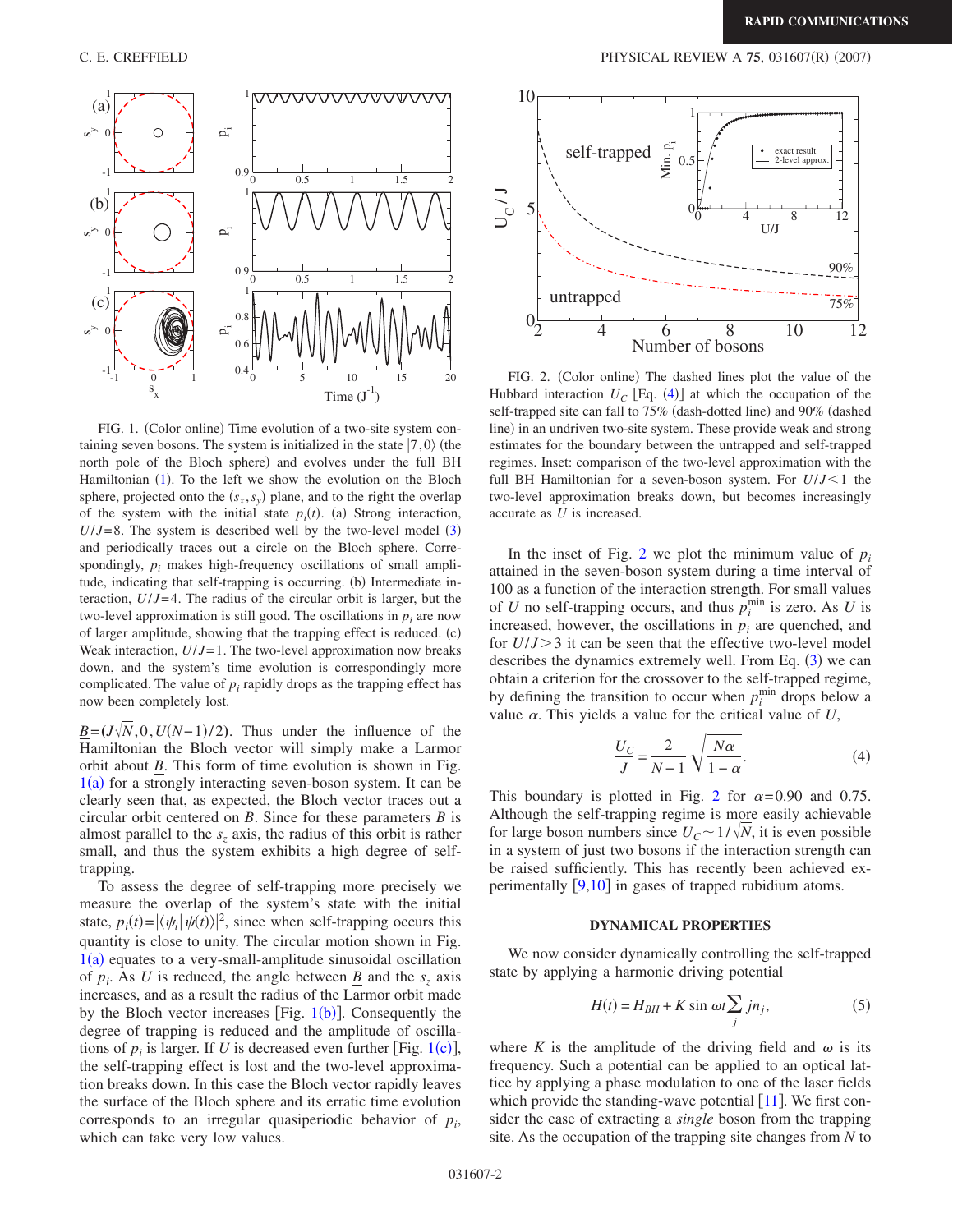<span id="page-2-0"></span>

FIG. 3. (Color online) Response of a five-site system, holding five bosons  $(U=16)$ , to a sinusoidal driving field. (a) For a driving frequency  $\omega = 4U$ , the value of  $p_i^{\min}$  rapidly drops as *K* is increased from zero, indicating that the initial state is rapidly destroyed by PAT. At a sequence of sharp peaks centered on the zeros of  $\mathcal{J}_1(K/\omega)$  (vertical dashed lines) CDT instead causes the system to be frozen in its initial state. (b) Time dependence of the occupation numbers of the lattice sites. For  $t < 10$ ,  $K/\omega$  is set to be the first zero of  $\mathcal{J}_1$ , and CDT suppresses any oscillations. For  $t > 10$  we set  $K/\omega$ = 2.40 which produces a sinusoidal oscillation of a single boson from the central site  $(n=0)$  to its two neighbors  $(n=\pm 1)$ . (c) As in (a) but for a frequency of  $\omega = 3U$ . Again  $p_i^{\text{min}}$  peaks at the zeros of  $\mathcal{J}_1(K/\omega)$ , although the peaks are rather broader. (d) As in (b), but for  $\omega = 3U$ . When  $K/\omega$  switches to a value of 2.40 the number densities show a slow sinusoidal oscillation, in which the occupation of the central site varies between 5 and 3—i.e. a *two-boson* oscillation.

*N*−1 there is a corresponding loss of potential energy  $\Delta E = V_N - V_{N-1} = U(N-1)$ , where  $V_n$  is defined as in Eq. ([2](#page-0-2)). When a system possesses such a large energy gap, Floquet analysis may be used to show  $[4,12]$  $[4,12]$  $[4,12]$  $[4,12]$  that extremely fine control over the tunneling dynamics is possible at *multiphoton resonances*—that is, when  $m\omega = \Delta E$ ,  $m=1, 2, \ldots$  In general when this condition is satisfied, the system is able to exchange energy with the driving field to overcome the energy gap, and so tunneling is restored (PAT) [[13](#page-3-12)]. However, at particular values of the amplitude of the driving field, CDT will occur when the Floquet quasienergies of the system become degenerate and the dynamics of the system will be frozen. For a sinusoidal driving potential these degeneracies occur at the zeros of  $\mathcal{J}_m(K/\omega)$ , the *m*th Bessel function of the first kind. Thus at a photon resonance it is possible to produce dramatic differences in the tunneling rate by making small changes in the amplitude of the driving field to move the system between CDT and PAT.

In Fig.  $3(a)$  $3(a)$  we plot  $p_i^{\min}$  obtained in a five-boson system driven at a frequency of  $\omega = 4U$ . This corresponds to the  $m=1$  photon resonance. For  $K=0$  the system is self-trapped, and consequently  $p_i$  remains near unity. Increasing  $K$ , however, causes the value of  $p_i^{\text{min}}$  to rapidly drop to zero, demonstrating how PAT overcomes the self-trapping effect. As *K* is increased further,  $p_i^{\text{min}}$  exhibits a number of extremely sharp peaks centered on  $K/\omega = 3.83$ , 7.01, and 10.17—the zeros of  $\mathcal{J}_1(K/\omega)$ .

<span id="page-2-1"></span>

FIG. 4. (a) Schematic version of the process illustrated in Fig.  $3(b)$  $3(b)$ . The driving field excites a boson from the trapping site  $(n=0)$ . If  $\mathcal{J}_0(K/\omega) = 0$ , CDT suppresses the single-boson tunneling processes (marked by X), and so a Rabi-like oscillation occurs between the trapping site and its neighbors. (b) Changing the driving parameters to stabilize the self-trapping isolates the remaining bosons in the trapping site, but the escaped particle is able to propagate through the optical lattice with a renormalized tunneling amplitude *J*eff.

Away from these zeros, the driving field causes a single boson to tunnel symmetrically from the trapping site to its neighboring lattice sites and from there to continue propagating through the optical lattice with a renormalized tunneling  $[5] J_{\text{eff}} = J \mathcal{J}_0(K/\omega)$  $[5] J_{\text{eff}} = J \mathcal{J}_0(K/\omega)$  $[5] J_{\text{eff}} = J \mathcal{J}_0(K/\omega)$ . If we therefore choose a value of *K* such that  $J<sub>eff</sub>=0$ , the particle will not be able to propagate further and will thus just make a Rabi-like oscillation between the trapping site and its neighbors. This situation is illustrated schematically in Fig.  $4(a)$  $4(a)$ . We show in Fig.  $3(b)$  $3(b)$  the time dependence of the occupation of the trapping site and its neighbor. Initially we set  $K/\omega = 3.83$  (a zero of  $\mathcal{J}_1$ ) and no tunneling occurs: for this value of  $K/\omega$ , CDT reinforces the self-trapping effect. At  $t=10$  we alter the amplitude of the driving to  $K/\omega = 2.40$  (a zero of  $\mathcal{J}_0$ ) and a very clear particle oscillation occurs, in which the occupation of the trapping site cycles between 5 and 4 and that of the neighboring sites oscillates between 0 and 0.5.

We can apply a similar method to induce the emission of an larger number of bosons, *Nem*, by noting that the energy difference per particle takes the remarkably simple form

$$
\Delta E/N_{em} = [V_N - (V_{N-N_{em}} + V_{N_{em}})]/N_{em} = U(N - N_{em}).
$$
 (6)

Thus by driving the system at the correct frequency we can induce the emission of a given number of particles. In Fig.  $3(c)$  $3(c)$  we show the response of the five-boson system to a driving field of frequency  $\omega = 3U$ , which induces the emission of *two* bosons. As before we can observe peaks in  $p_i^{\text{min}}$ centered on the zeros of  $\mathcal{J}_1(K/\omega)$  at which CDT occurs, while between them PAT causes  $p_i^{\min}$  to take low values. Figure  $3(d)$  $3(d)$  shows the effect of switching the amplitude of the driving field to a value of  $K/\omega = 2.40$ . We can again see that this has the effect of inducing a Rabi-like oscillation between the trapping site and its neighbors, but in this case the oscillation indeed consists of two bosons, and has a longer period.

In Fig. [5](#page-3-13) we show how combining the PAT effect with CDT allows the population of the self-trapped state to be reduced step by step. The system is initialized with five